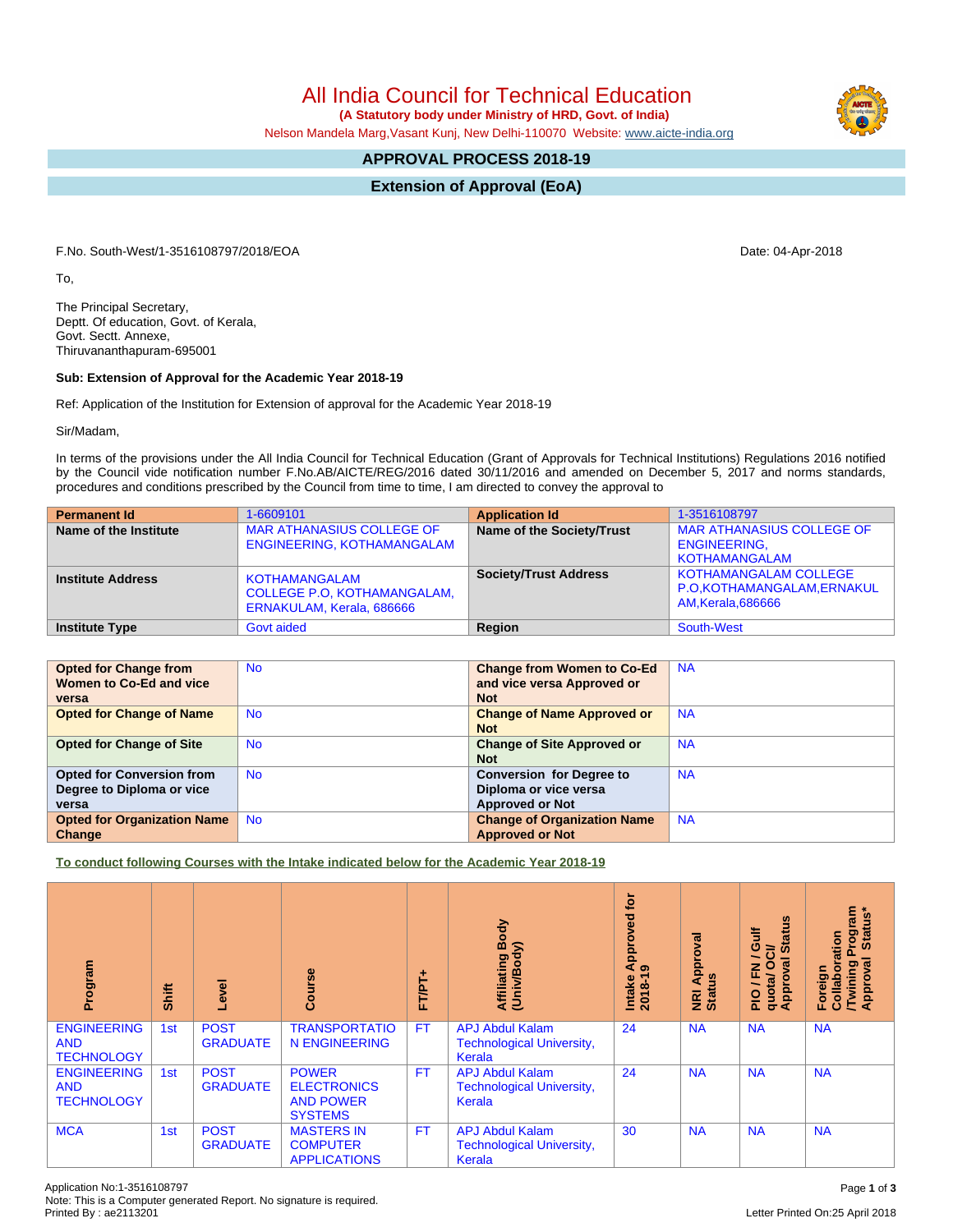| <b>ENGINEERING</b><br><b>AND</b><br><b>TECHNOLOGY</b> | 1st | <b>UNDER</b><br><b>GRADUATE</b> | <b>CIVIL</b><br><b>ENGINEERING</b>                                                                | <b>FT</b> | <b>APJ Abdul Kalam</b><br><b>Technological University,</b><br>Kerala | 120 | <b>NA</b> | <b>NA</b> | <b>NA</b> |
|-------------------------------------------------------|-----|---------------------------------|---------------------------------------------------------------------------------------------------|-----------|----------------------------------------------------------------------|-----|-----------|-----------|-----------|
| <b>ENGINEERING</b><br><b>AND</b><br><b>TECHNOLOGY</b> | 1st | <b>UNDER</b><br><b>GRADUATE</b> | <b>MECHANICAL</b><br><b>ENGINEERING</b>                                                           | <b>FT</b> | <b>APJ Abdul Kalam</b><br><b>Technological University,</b><br>Kerala | 120 | <b>NA</b> | <b>NA</b> | <b>NA</b> |
| <b>ENGINEERING</b><br><b>AND</b><br><b>TECHNOLOGY</b> | 1st | <b>UNDER</b><br><b>GRADUATE</b> | <b>ELECTRICAL AND</b><br><b>ELECTRONICS</b><br><b>ENGINEERING</b>                                 | <b>FT</b> | <b>APJ Abdul Kalam</b><br><b>Technological University,</b><br>Kerala | 120 | <b>NA</b> | <b>NA</b> | <b>NA</b> |
| <b>ENGINEERING</b><br><b>AND</b><br><b>TECHNOLOGY</b> | 1st | <b>UNDER</b><br><b>GRADUATE</b> | <b>ELECTRONICS &amp;</b><br><b>COMMUNICATION</b><br><b>ENGG</b>                                   | FT.       | <b>APJ Abdul Kalam</b><br><b>Technological University,</b><br>Kerala | 120 | <b>NA</b> | <b>NA</b> | <b>NA</b> |
| <b>ENGINEERING</b><br><b>AND</b><br><b>TECHNOLOGY</b> | 1st | <b>UNDER</b><br><b>GRADUATE</b> | <b>COMPUTER</b><br><b>SCIENCE AND</b><br><b>ENGINEERING</b>                                       | <b>FT</b> | <b>APJ Abdul Kalam</b><br><b>Technological University,</b><br>Kerala | 60  | <b>NA</b> | NA        | <b>NA</b> |
| <b>ENGINEERING</b><br><b>AND</b><br><b>TECHNOLOGY</b> | 1st | <b>POST</b><br><b>GRADUATE</b>  | <b>COMPUTER</b><br><b>AIDED</b><br><b>STRUCTURAL</b><br><b>ENGINEERING</b>                        | <b>FT</b> | <b>APJ Abdul Kalam</b><br><b>Technological University,</b><br>Kerala | 18  | <b>NA</b> | <b>NA</b> | <b>NA</b> |
| <b>ENGINEERING</b><br><b>AND</b><br><b>TECHNOLOGY</b> | 1st | <b>POST</b><br><b>GRADUATE</b>  | <b>PRODUCTION</b><br><b>AND INDUSTRIAL</b><br><b>ENGINEERING</b>                                  | <b>FT</b> | <b>APJ Abdul Kalam</b><br><b>Technological University,</b><br>Kerala | 18  | <b>NA</b> | <b>NA</b> | <b>NA</b> |
| <b>ENGINEERING</b><br><b>AND</b><br><b>TECHNOLOGY</b> | 1st | <b>POST</b><br><b>GRADUATE</b>  | <b>POWER</b><br><b>ELECTRONICS</b>                                                                | <b>FT</b> | <b>APJ Abdul Kalam</b><br><b>Technological University,</b><br>Kerala | 18  | <b>NA</b> | <b>NA</b> | <b>NA</b> |
| <b>ENGINEERING</b><br><b>AND</b><br><b>TECHNOLOGY</b> | 1st | <b>POST</b><br><b>GRADUATE</b>  | <b>VLSI AND</b><br><b>EMBEDDED</b><br><b>SYSTEMS</b>                                              | <b>FT</b> | <b>APJ Abdul Kalam</b><br><b>Technological University,</b><br>Kerala | 24  | <b>NA</b> | <b>NA</b> | <b>NA</b> |
| <b>ENGINEERING</b><br><b>AND</b><br><b>TECHNOLOGY</b> | 1st | <b>POST</b><br><b>GRADUATE</b>  | <b>STRUCTURAL</b><br><b>ENGINEERING</b><br><b>AND</b><br><b>CONSTRUCTION</b><br><b>MANAGEMENT</b> | FT.       | <b>APJ Abdul Kalam</b><br><b>Technological University,</b><br>Kerala | 24  | <b>NA</b> | <b>NA</b> | <b>NA</b> |
| <b>ENGINEERING</b><br><b>AND</b><br><b>TECHNOLOGY</b> | 1st | <b>POST</b><br><b>GRADUATE</b>  | <b>COMPUTER</b><br><b>SCIENCE AND</b><br><b>ENGINEERING</b>                                       | <b>FT</b> | <b>APJ Abdul Kalam</b><br><b>Technological University,</b><br>Kerala | 24  | <b>NA</b> | <b>NA</b> | <b>NA</b> |
| <b>ENGINEERING</b><br><b>AND</b><br><b>TECHNOLOGY</b> | 1st | <b>POST</b><br><b>GRADUATE</b>  | <b>THERMAL</b><br><b>POWER</b><br><b>ENGINEERING</b>                                              | <b>FT</b> | <b>APJ Abdul Kalam</b><br><b>Technological University,</b><br>Kerala | 24  | <b>NA</b> | <b>NA</b> | <b>NA</b> |

+FT –Full Time,PT-Part Time

In case of any differences in content in this Computer generated Extension of Approval Letter, the content/information as approved by the Executive Council / General Council as available on the record of AICTE shall be final and binding.

Strict compliance of Anti-Ragging Regulation: - Approval is subject to strict compliance of provisions made in AICTE Regulation notified vide F. No. 37-3/Legal/AICTE/2009 dated July 1, 2009 for Prevention and Prohibition of Ragging in Technical Institutions. In case Institution fails to take adequate steps to Prevent Ragging or fails to act in accordance with AICTE Regulation or fails to punish perpetrators or incidents of Ragging, it will be liable to take any action as defined under clause 9(4) of the said Regulation.

> **Prof. A.P Mittal Member Secretary, AICTE**

Copy to:

- 1. The Regional Officer, All India Council for Technical Education Health Centre Building Bangalore University Campus Bangalore - 560 009, Karnataka
- 2. The Director Of Technical Education\*\*, Kerala
- 3. The Registrar\*\*, APJ Abdul Kalam Technological University, Kerala